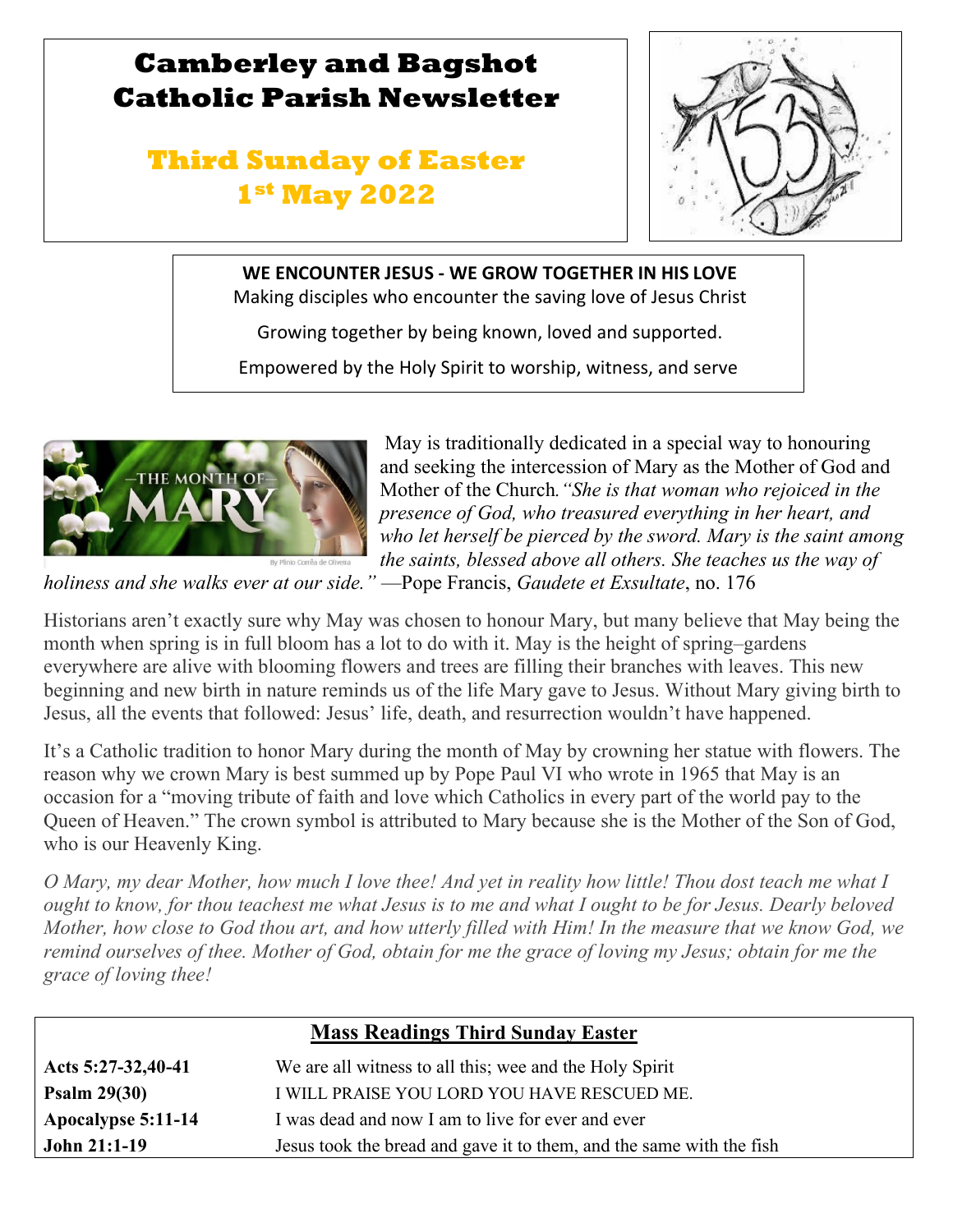## **Parish Timetable**

Holy Mass is broadcast live on the *[Camberley & Bagshot Catholic Parish Facebook Page](https://www.facebook.com/Camberley-Bagshot-Catholic-Parish-102099478101801/)*

| Saturday 30 <sup>th</sup> April                      | 9.00am             | Adoration, Rosary & Confessions St Tarcisius Church                                           |  |  |
|------------------------------------------------------|--------------------|-----------------------------------------------------------------------------------------------|--|--|
|                                                      | 10.00am            | Holy Mass St Tarcisius Church                                                                 |  |  |
| <b>Third Sunday of</b><br><b>Easter</b>              | 5.00pm<br>5.30pm   | Confessions SS Peter & John Church<br>Vigil Mass SsPeter & John Church                        |  |  |
| Sunday 1st May                                       | 9.15am             | Sunday Mass St Tarcisius Church<br>Sandra Winton Clark RIP                                    |  |  |
| <b>Third Sunday</b><br>of Easter                     | 11.15am            | Sunday Mass Christ the King Church                                                            |  |  |
| <b>Monday 2nd May</b>                                | 9.15am             | Morning Prayer Christ the King Church                                                         |  |  |
| St Athanasius Bishop,                                | 9.30am             | Christ the King Church<br><b>Holy Mass</b><br><b>Anna Gawlik Intentions</b>                   |  |  |
| Doctor                                               | 6.00 <sub>pm</sub> | Live streamed Rosary                                                                          |  |  |
| Tuesday 3rd May                                      | 9.15am             | Morning Prayer St Tarcisius Church                                                            |  |  |
| Ss Phlip & James                                     | 9.30am             | St Tarcisius Church<br><b>Holy Mass</b><br>Peter Cassidy RIP                                  |  |  |
| <i>Apostles</i>                                      |                    |                                                                                               |  |  |
| 0Wed 4th May                                         | $10-12$ noon       | Adoration of the Blessed Sacrament St Tarcisius Church                                        |  |  |
| Thursday 5 <sup>th</sup> May<br>Third week of Easter | 12 noon            | Holy Mass Ss Peter & John Church                                                              |  |  |
| Friday 6th May                                       | 9.15am             | Morning Prayer Ss Peter & John Church                                                         |  |  |
| Third week of Easter                                 | 9.30am             | <b>Holy Mass</b><br>Ss Peter & John Church                                                    |  |  |
|                                                      | 7.30pm             | Youth Alpha on zoom                                                                           |  |  |
| Saturday 7th May                                     | 9.00am             | Adoration, Rosary & Confessions St Tarcisius Church                                           |  |  |
| <b>First Saturday</b>                                | 10.00am            | Holy Mass St Tarcisius Church<br>Cecil D'Ancona RIP                                           |  |  |
|                                                      | 10.30am            | <b>First Saturday meditations</b>                                                             |  |  |
| 4th "Good Shepherd"<br><b>Sunday of Easter</b>       | 5.00pm<br>5.30pm   | Confessions SS Peter & John Church<br>Vigil Mass<br>SsPeter & John Church Gonzola DeSouza RIP |  |  |
| Sunday 8 <sup>th</sup> May                           | 9.15am             | Sunday Mass St Tarcisius Church Neil MacDonald Intentions                                     |  |  |
| 4th "Good Shepherd"<br><b>Sunday of Easter</b>       | 11.15am            | Sunday Mass Christ the King Church<br>Retring collection for the Education of Future Priests  |  |  |

'**My ChurchSuite'** is a database system by which parishioners are able to manage their own personal details and sign up for events. Please register at<https://cbparish.co.uk/cs-parishdatabase>



**Youth Alpha on Zoom first Friday of the months at 7.30pm** (young people in school years 7&8) The next meetings are  $6<sup>th</sup>$  May,  $3<sup>rd</sup>$  June and  $1<sup>st</sup>$  July. Contact Fr Paul or Sandie for the Zoom link

**Trinity Troopers Youth Club –** (Children in school years 4-7)

Friday 13th May 7.30pm – 8.45pm at St Tarcisius HallThursday 2nd June 7.00pm Bowling night Friday 8<sup>th</sup> July 7.30pm – 8.45pm at St Tarcisius Hall contact Fr Paul paul.turner@abdiocese.org.uk

### **Diocesan Pilgrimage to Lourdes 29 July - 4 August 2022**

The pilgraimge requires stille requires helpers for the pilgrims who will require assistance. Subsidies are available for helpers to go towards them meeting the costs of the pilgrimage. The Pilgrimage Office is happy to answer any questions anyone has prior to applying 01403 740110, office@ablourdes.org Helpers Apply now [lourdes.abdiocese.org.uk](https://eur02.safelinks.protection.outlook.com/?url=https%3A%2F%2Fwww.abdiocese.org.uk%2Flourdes%2Fhome&data=05%7C01%7Cpaul.turner%40abdiocese.org.uk%7C50ba290405464d79a90208da22174e11%7C2bf5dbc217ef4efca1c9ab2dc4edefd0%7C0%7C0%7C637859780772621089%7CUnknown%7CTWFpbGZsb3d8eyJWIjoiMC4wLjAwMDAiLCJQIjoiV2luMzIiLCJBTiI6Ik1haWwiLCJXVCI6Mn0%3D%7C1000%7C%7C%7C&sdata=mhm4lDHZcpDrji2dqUDLZLV7buLSLRkmITn1Ehf%2BQBI%3D&reserved=0)

The **Requiem Mass** for **Kitty Smith RIP** will be on Thursday 19th May at Christ the King Church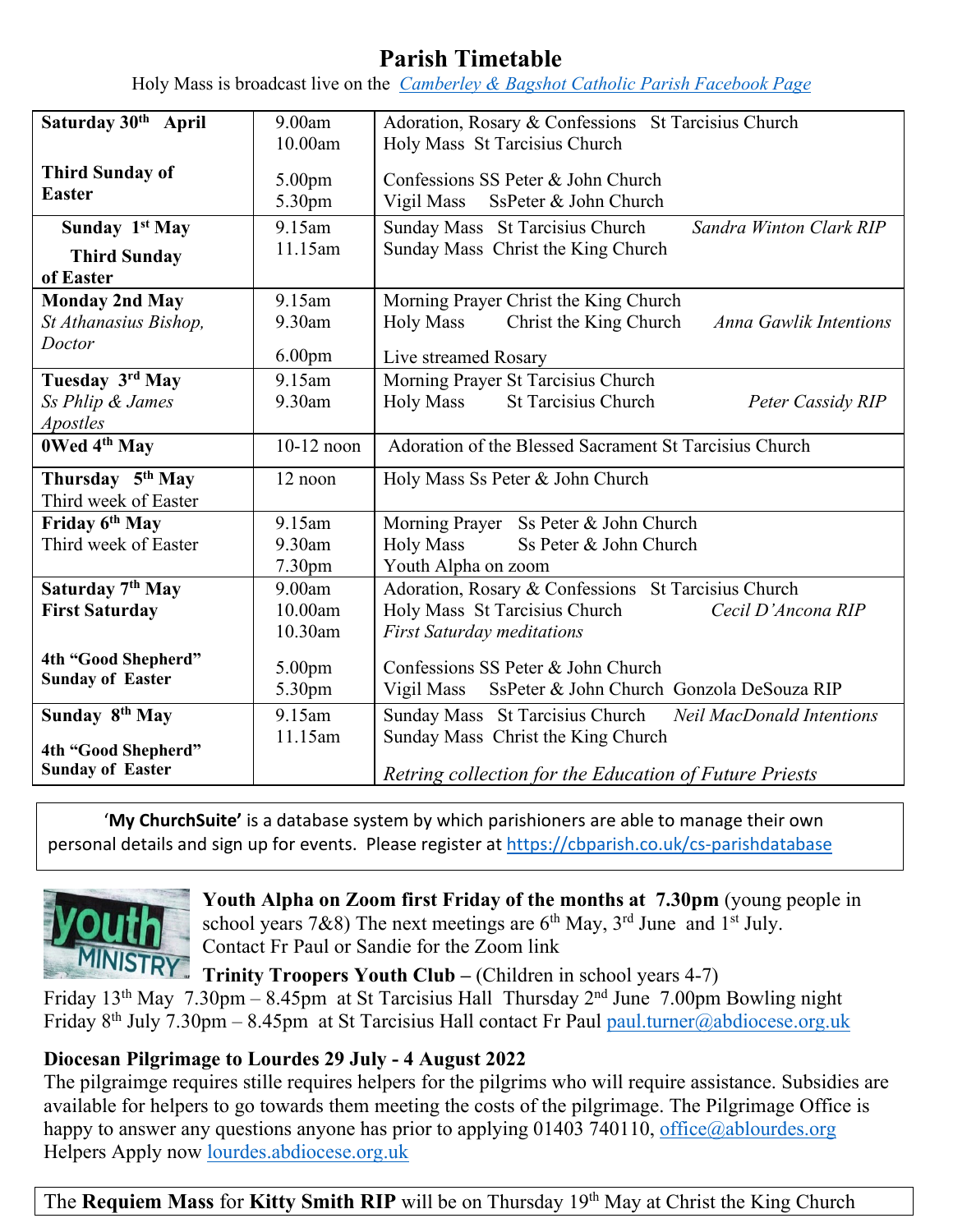**Pact, the Prison Advice and Care Trust**, is bringing the **JustPeople workshop** to Woking. Free to attend, the workshop offers an opportunity for prayer and reflection upon Scripture, Church Teaching and Catholic Social Teaching through the lens of people affected by imprisonment.Saturday 7th May, 10am – 4pm St. Dunstan's Catholic Church, Woking, GU22 7DT To find out more about this event or Pact's online workshops, call Marie on 07581 194907 or email [arie.norbury@prisonadvice.org.uk](mailto:arie.norbury@prisonadvice.org.uk)



**Alpha** is those who are seeking or growing in faith. We also invite existing members of the parish to participate so as to be better able to invite future "Guests". It will run on zoom **from Tuesday 10th May** til 3rd July 8pm –

9.30pm including a "face to face" Saturday event of the  $2<sup>nd</sup>$  July.

To sign up for Alpha contact the Parish office or go to <https://www.cbparish.co.uk/parish-calendar>



**The Diocesan course Invited II 'Growing in Faith'**  This second episode of Invited II begins to help us understand how we might be transformed by the gifts that God has given us, and how this can help us to build the kingdom of God. <https://www.youtube.com/watch?v=gU4DsNIpgH0&t=331s>

The Week three film "Reveal" will be available online from Monday 2<sup>nd</sup> May

## **Financial Giving to the Parish**

- Monthly Standing Orders can be set up using online banking or by writing to your bank **Bank: HSBC Account name: RCD A&B Camberley and Bagshot Parish Account number: 31077368 Sort code: 40 05 20**
- Cheques, made payable to **'The Camberley and Bagshot Catholic Parish'**, please write "Parish Offering" on the back of the cheque and send to the Parish Office.
- If you are a taxpayer you can contribute to the Parish via the **Gift Aid scheme.** If you would like find out more about the Gift Aid Scheme, or you need numbered envelopes, please phone Roger Woodham on 01276 29037.

### **Collections**

**7th/8th May –** The education of future priests 14th/15th – The Missionary Endeavour of the Diocese

#### **Baptisms**

Ivy Kerr Sunday 22<sup>nd</sup> May 1.30pm at St Tarcisius Church Kiara Polawska Sunday  $12<sup>th</sup>$  June 2.30pm at Christ the King

**The Passage**, a Catholic charity working in Westminister with homeless people is raising funds through the **Big Give** a matched giving scheme until 12.00 noon on **Monday 9 May**. Every £1 donated online before 12.00 noon on Monday 9 May makes £2 and £2.25 if you are a taxpayer through Gift Aid. Please visit: [https://bit.ly/BigGiveAprilMay22](https://eur02.safelinks.protection.outlook.com/?url=https%3A%2F%2Fbit.ly%2FBigGiveAprilMay22&data=05%7C01%7Ccamberleyandbagshot%40abdiocese.org.uk%7C5fbbf6c560b44a91672c08da239c9e75%7C2bf5dbc217ef4efca1c9ab2dc4edefd0%7C0%7C0%7C637861452828039784%7CUnknown%7CTWFpbGZsb3d8eyJWIjoiMC4wLjAwMDAiLCJQIjoiV2luMzIiLCJBTiI6Ik1haWwiLCJXVCI6Mn0%3D%7C3000%7C%7C%7C&sdata=TP0geMUkXJ471A8RR74SZ2U%2B7DhT8g%2FAkgJXrJDVUcY%3D&reserved=0) to support the campaign. The campaign 'It takes more than a house to make a home' focuses on the services we provide to people who have been homeless in their journey to being happily settled in a new home. The Passage would be very grateful for your support. For questions about the campaign or assistance making a donation please ring 020 7592 1856.' <https://passage.org.uk/>